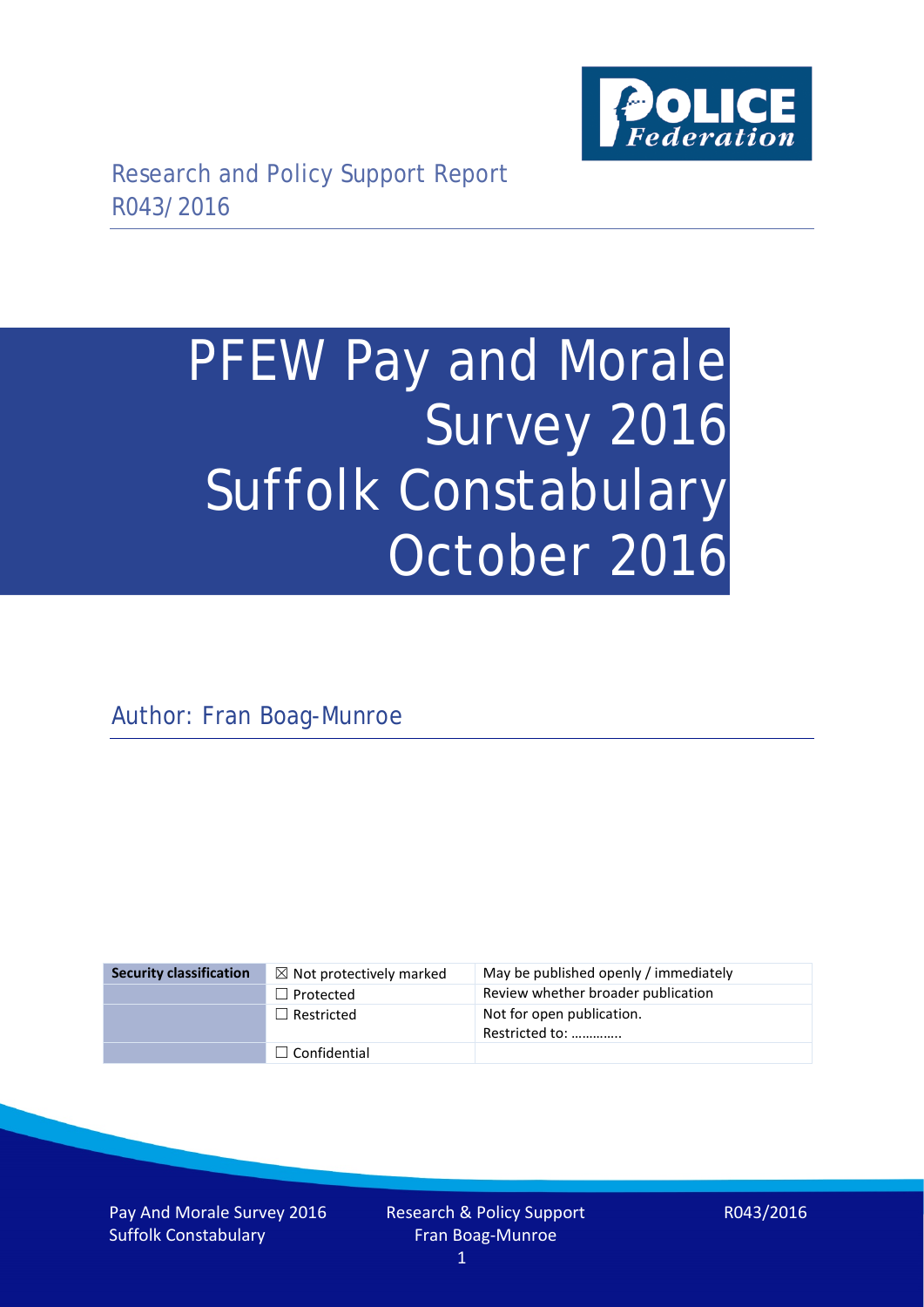## **INTRODUCTION**

This note provides a summary of responses to the PFEW Pay and Morale Survey received from respondents from Suffolk Constabulary in 2016.

Where appropriate, details of average responses for the police service as a whole are also presented, as well as a ranking of Suffolk Constabulary compared to other forces. Where rankings are provided, a ranking of 1 represents the force with the highest percentage of respondents expressing a particular attitude or intention, and a ranking of 42 represents the force with the lowest percentage of respondents expressing a particular attitude or intention<sup>[1](#page-1-0)</sup>. One force was excluded from this ranking because the sample size was considered too low to be representative of the force as a whole (<200 responses). Please be aware that the actual differences between individual rank positions may be quite small and, if used, should be interpreted cautiously.

Graphical summaries are also presented which compare the proportion of respondents expressing a particular attitude or intention in each force to the average for the service as a whole. These graphical summaries indicate either 1) that a force has the same proportion of respondents expressing a particular attitude as the national average or lower; 2) that the force has a higher proportion of respondents expressing a particular attitude than the national average; or 3) that the proportion of respondents expressing a particular attitude in a force is 10% or more higher than the national average.

# **RESPONSE RATE AND RESPONDENTS**

389 responses were received from Suffolk Constabulary, representing a response rate of around 36% (based on March 2016 Home Office figures of officer headcount). The national response rate for the 2016 survey was 35%. Last year's response rate for Suffolk Constabulary was 27%. Please bear this in mind when making comparisons with last year's findings.

Overall 2% of respondents to the survey declined to state which force they belonged to. The responses from these officers have been included within the national data but are excluded from force-level analysis.

78.0% of responses from Suffolk Constabulary were received from male officers and 22.0% of responses were from female officers. 78.4% of respondents were Constables, 15.1% were Sergeants and 6.5% were Inspectors or Chief Inspectors.

<span id="page-1-0"></span> $1$  Rankings have been determined at two decimal places.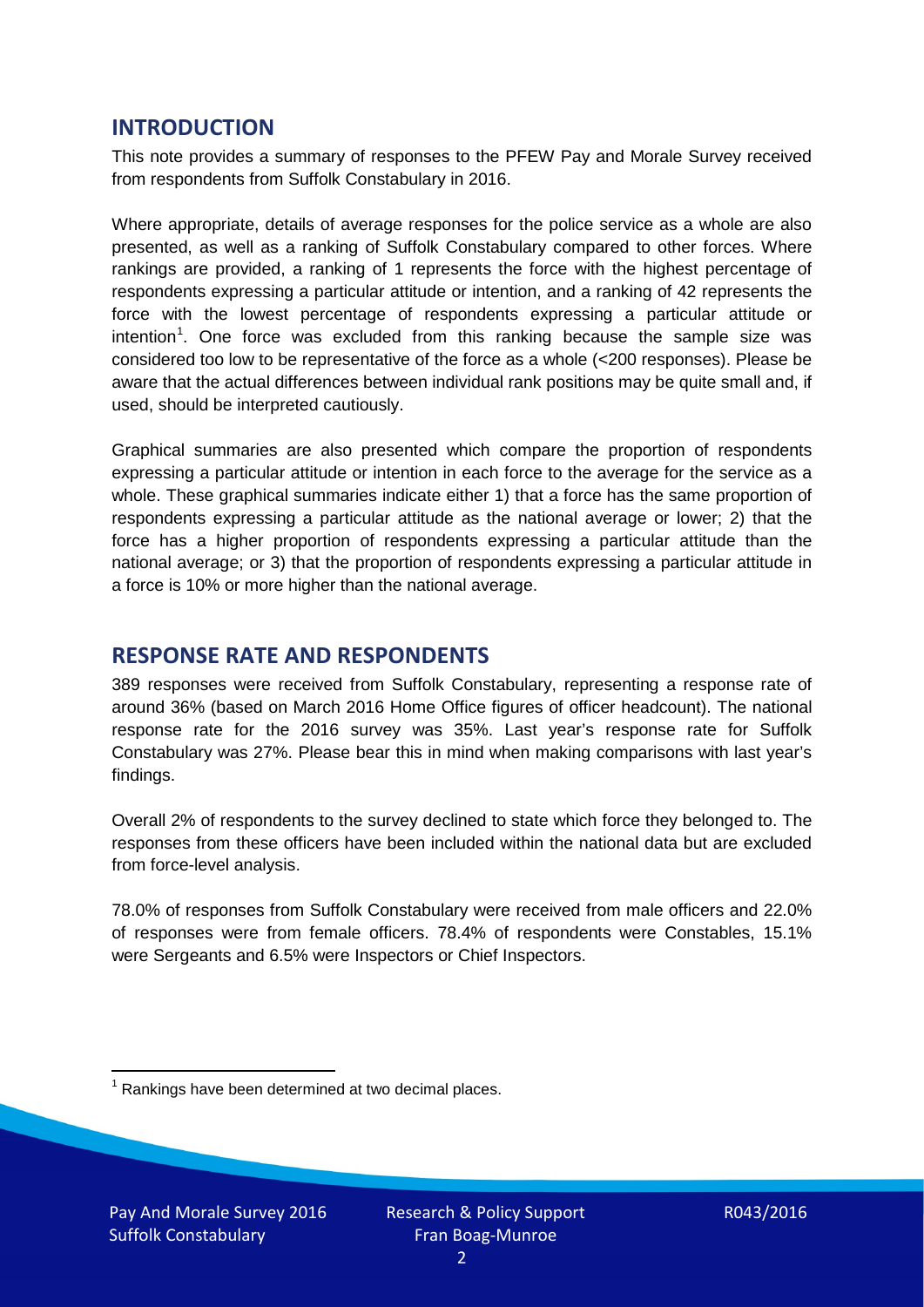## **MORALE**

60.5% of respondents from Suffolk Constabulary told us that their morale is currently low.

Nationally, the proportion of respondents reporting low personal morale ranges from 72.0% at the top ranking force to 41.9% at the bottom ranking force. In terms of the proportion of respondents with low morale, Suffolk Constabulary ranks 6 out of 42, meaning that, compared to Suffolk Constabulary, there are 36 forces with a smaller proportion of respondents reporting low morale.

91.5% of respondents from Suffolk Constabulary felt that morale within the force is currently low.

Across England and Wales as a whole, the proportion of respondents reporting low force morale ranges from 98.8% at the top ranking force to 74.1% at the bottom ranking force. In terms of the proportion of respondents reporting low force morale, Suffolk Constabulary ranks 13 out of 42 forces, meaning that there are 29 forces with a smaller proportion of respondents who feel that morale within their force is low.

Comparison of 2016 and 2015 figures for morale in Suffolk Constabulary are provided in the table below.

|                     | 2016  | 2015  |
|---------------------|-------|-------|
| Low personal morale | 60.5% | 65.1% |
| Low force morale    | 91.5% | 93.1% |

The proportion of respondents in the police service as a whole who said that their morale is low was 55.9%; this compares to 70.1% of respondents to the PFEW Pay and Morale survey in 2016; the proportion of respondents reporting low morale in 2016 was significant smaller than in [2](#page-2-0)015 $^2$ .

The proportion of respondents in the service as a whole who said that morale in their force was low was 89.5%; in 2015, this proportion was 94.6%. Again the difference between 2016 and 2015 was statistically significant<sup>[3](#page-2-1)</sup>.

<span id="page-2-0"></span> $2$ <sup>2</sup> Z= 40.1, p < 0.001

<span id="page-2-1"></span> $3$  Z=25.2, p < 0.001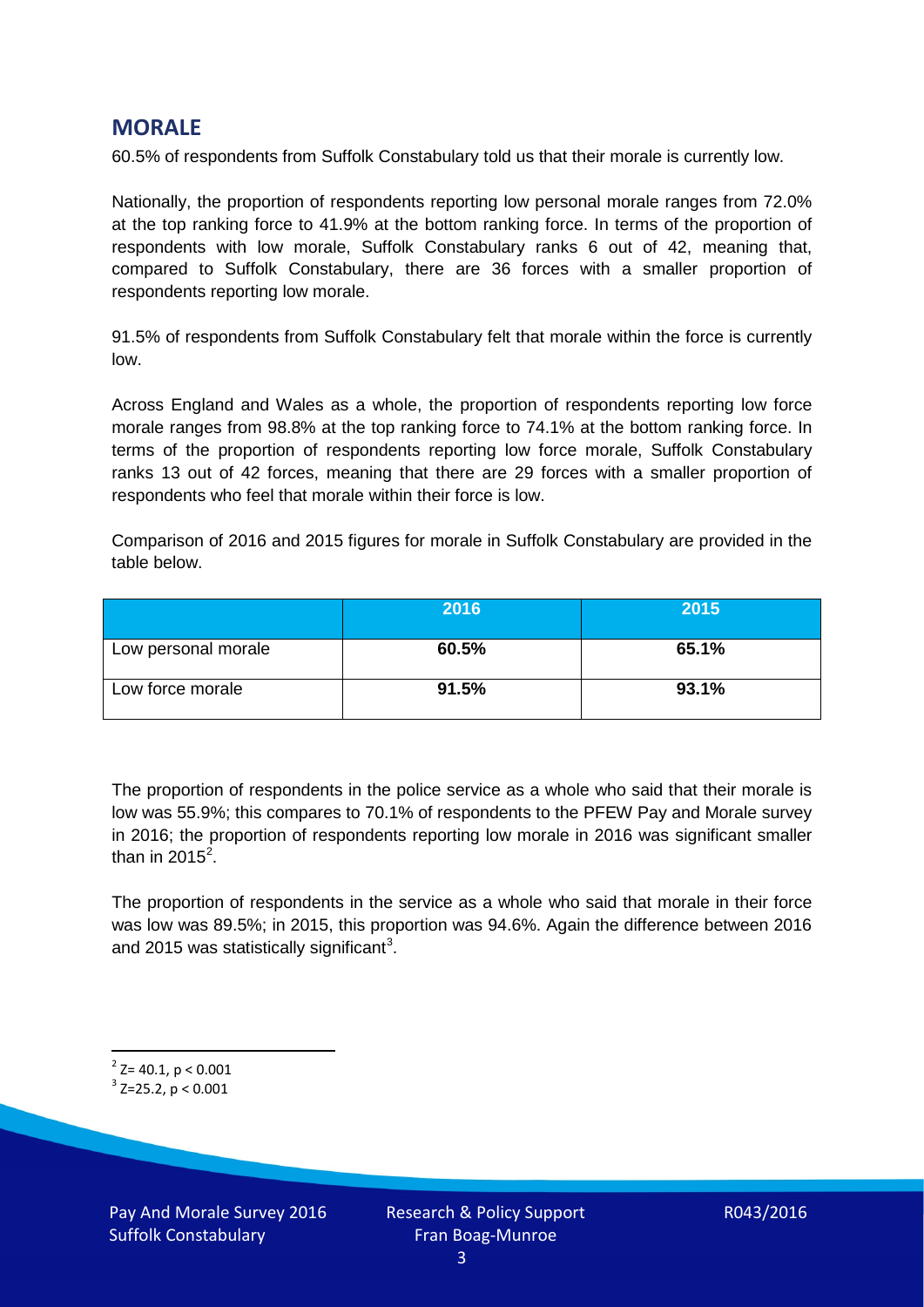*Proportion of respondents reporting low personal morale compared to national average in 2016*



## *REASONS FOR LOW MORALE*

The survey asked respondents about the factors that had a positive or negative effect on their morale, the table below shows the proportion of respondents in Suffolk Constabulary who said a particular factor has had a negative effect upon their morale compared to the national average.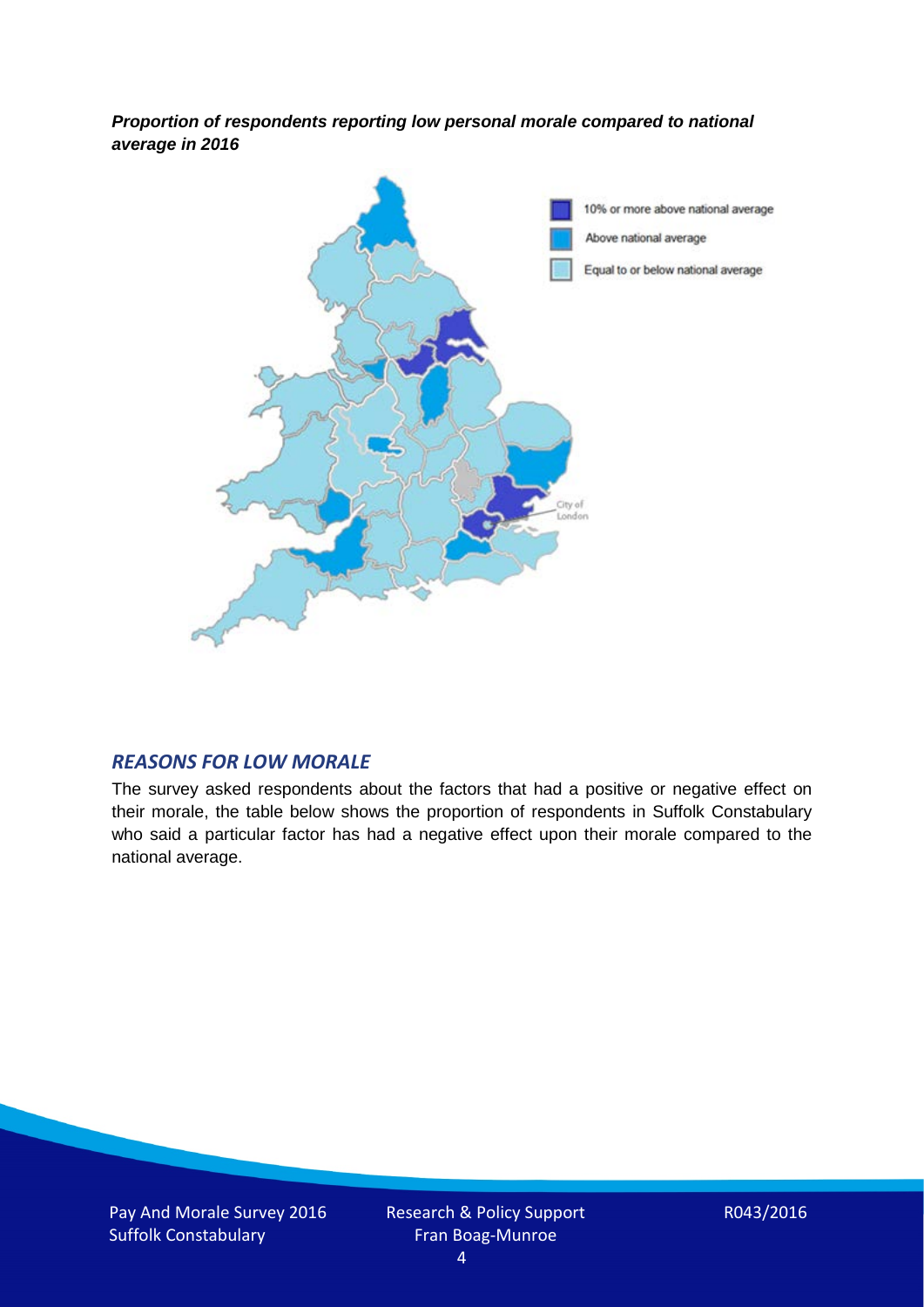| <b>Factor</b>                                  | <b>Negative effect on morale</b><br>(Suffolk Constabulary) | <b>Negative effect on morale</b><br><b>(England and Wales)</b> |
|------------------------------------------------|------------------------------------------------------------|----------------------------------------------------------------|
| Pay and benefits (including<br>pension)        | 69.9%                                                      | 70.9%                                                          |
| Day-to-day job role                            | 46.5%                                                      | 39.9%                                                          |
| Workload and responsibilities                  | 56.5%                                                      | 52.4%                                                          |
| Work-life balance                              | 53.2%                                                      | 58.2%                                                          |
| Opportunities for<br>development and promotion | 42.8%                                                      | 49.9%                                                          |
| Health and wellbeing                           | 54.5%                                                      | 54.3%                                                          |
| How the police as a whole<br>are treated       | 89.9%                                                      | 84.2%                                                          |
| Treatment by senior<br>managers                | 46.7%                                                      | 42.1%                                                          |

# **ATTITUDES TOWARDS THE POLICE**

70.0% of respondents from Suffolk Constabulary said that they would not recommend joining the police to others.

Nationally, the proportion of respondents who said that they would not recommend joining the police to others ranges from 78.6% in the top ranking force to 55.4% in the bottom ranking force. Compared to the other forces in England and Wales, Suffolk Constabulary ranks 19 out of 42; there are therefore 23 forces with a smaller proportion of respondents who say that they would not recommend joining the police to others.

71.0% of respondents from Suffolk Constabulary said that they did not feel valued within the police.

The proportion of respondents who did not feel valued ranges from 79.2% in the top ranking force to 53.1% in the bottom ranking force. In terms of the proportion of respondents who did not feel valued within the police, Suffolk Constabulary ranks 7 out of 42; there are 35 forces with a smaller proportion of respondents who did not feel valued.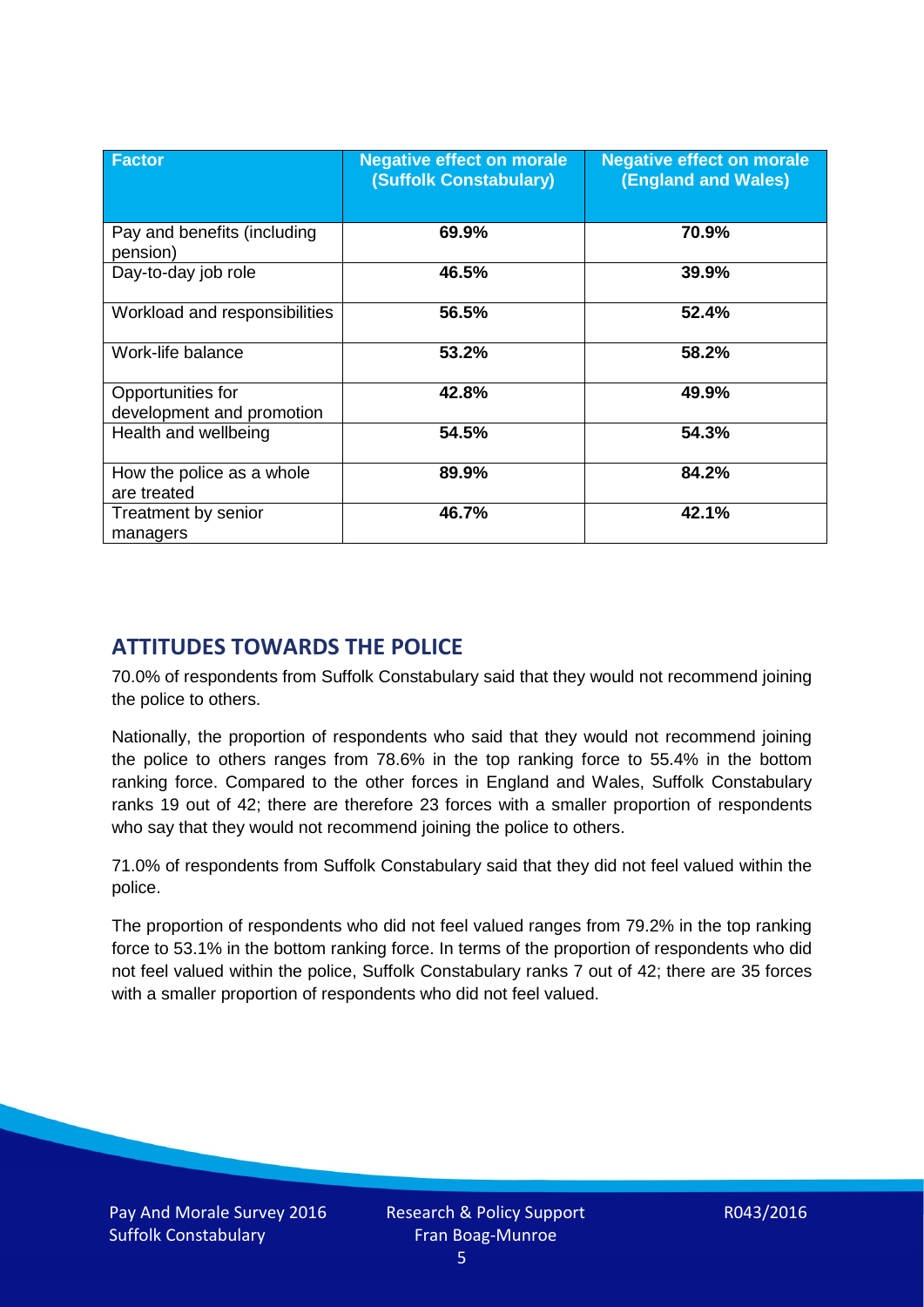|                                                           | 2016  | 2015  |
|-----------------------------------------------------------|-------|-------|
| would<br>not<br>recommend joining<br>the police to others | 70.0% | 71.7% |
| I do not feel valued<br>in the police                     | 71.0% | 66.8% |

For the service as a whole, the proportion of respondents in 2016 who said that they would not recommend joining the police to others was 69.9%. In 2015, 76.3% of respondents said that they would not recommend joining the police. The difference between 2016 and 2015 is statistically significant<sup>[4](#page-5-0)</sup>.

Across the police service as a whole, 67.3% of respondents said that they did not feel valued; compared to 74.7% of respondents in last year's survey. A significantly smaller proportion of respondents did not feel valued this year compared to 201[5](#page-5-1)<sup>5</sup>.

#### *Proportion of respondents who would not recommend the police to others compared to national average in 2016*



<span id="page-5-1"></span><span id="page-5-0"></span> $4$  Z = 19.6, p < 0.001  $5$  Z = 22.1, p < 0.001

Pay And Morale Survey 2016 Suffolk Constabulary

Research & Policy Support Fran Boag-Munroe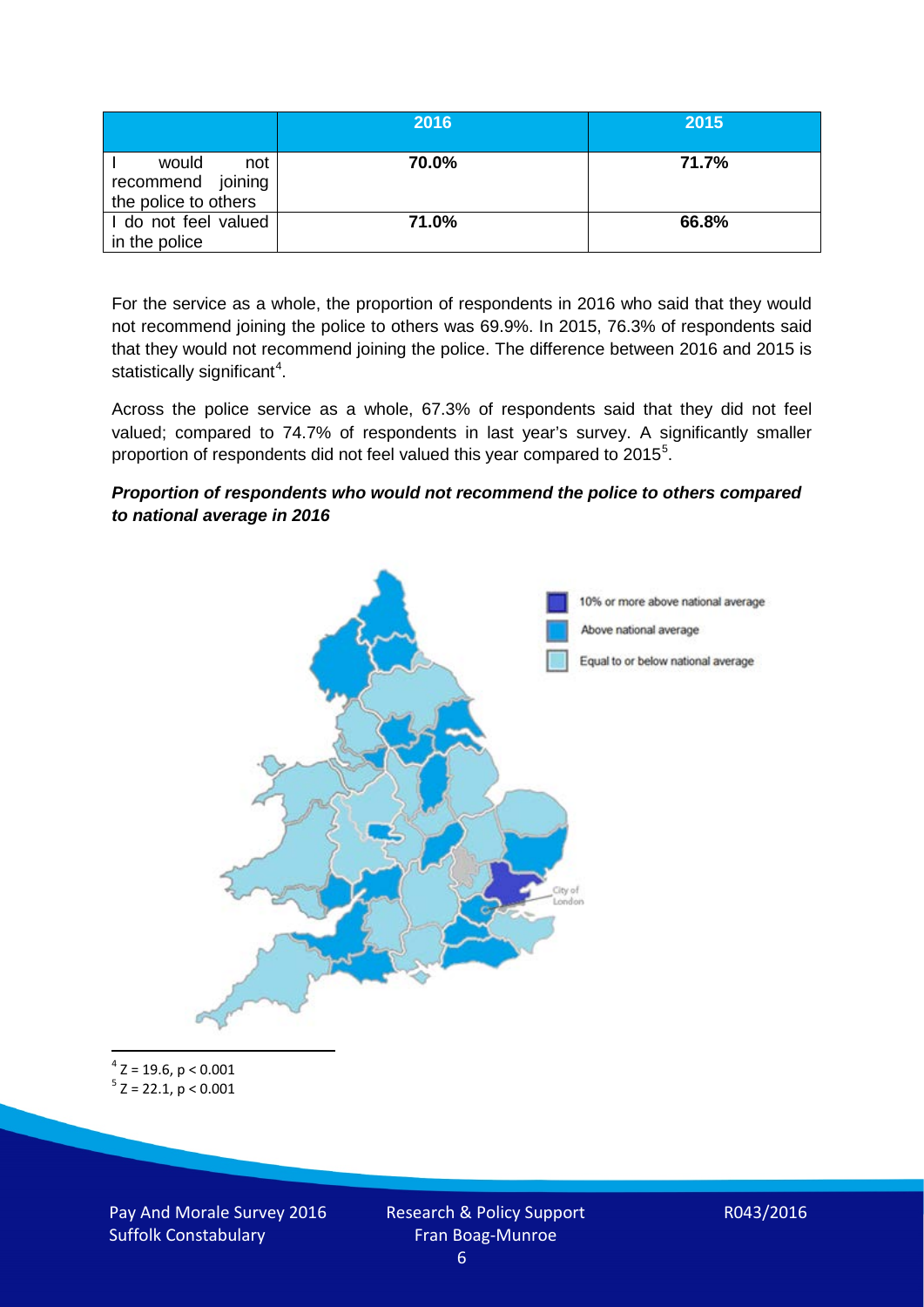# **INTENTION TO LEAVE**

9.6% of respondents from Suffolk Constabulary told us that they intend to leave the police service within two years. A further 19.5% of respondents said that they currently do not know what their intentions are with regards to staying in or leaving the police.

The proportion of respondents who planned to leave the police ranged from 21.5% at the top ranking force to 4.5% at the bottom ranking force. In terms of the proportion of respondents intending to leave, Suffolk Constabulary ranks 24 out of 42 forces, meaning that there are 18 forces with a smaller proportion of respondents intending to leave within two years.

Comparison of 2016 and 2015 figures for intention to leave in Suffolk Constabulary are provided in the table below.

|                                                | 2016 | 2015  |
|------------------------------------------------|------|-------|
| Intend to leave the police<br>within two years | 9.6% | 10.7% |

For the service as a whole, 11.8% of respondents planned to leave the police service within two years; in 2015, 15.6% of respondents said that they intended to leave within two years. A significantly smaller proportion of respondents intended to leave the police service in 2015 compared to 201[6](#page-6-0)<sup>6</sup>.

<span id="page-6-0"></span> $6$  Z = 15.2, p < 0.001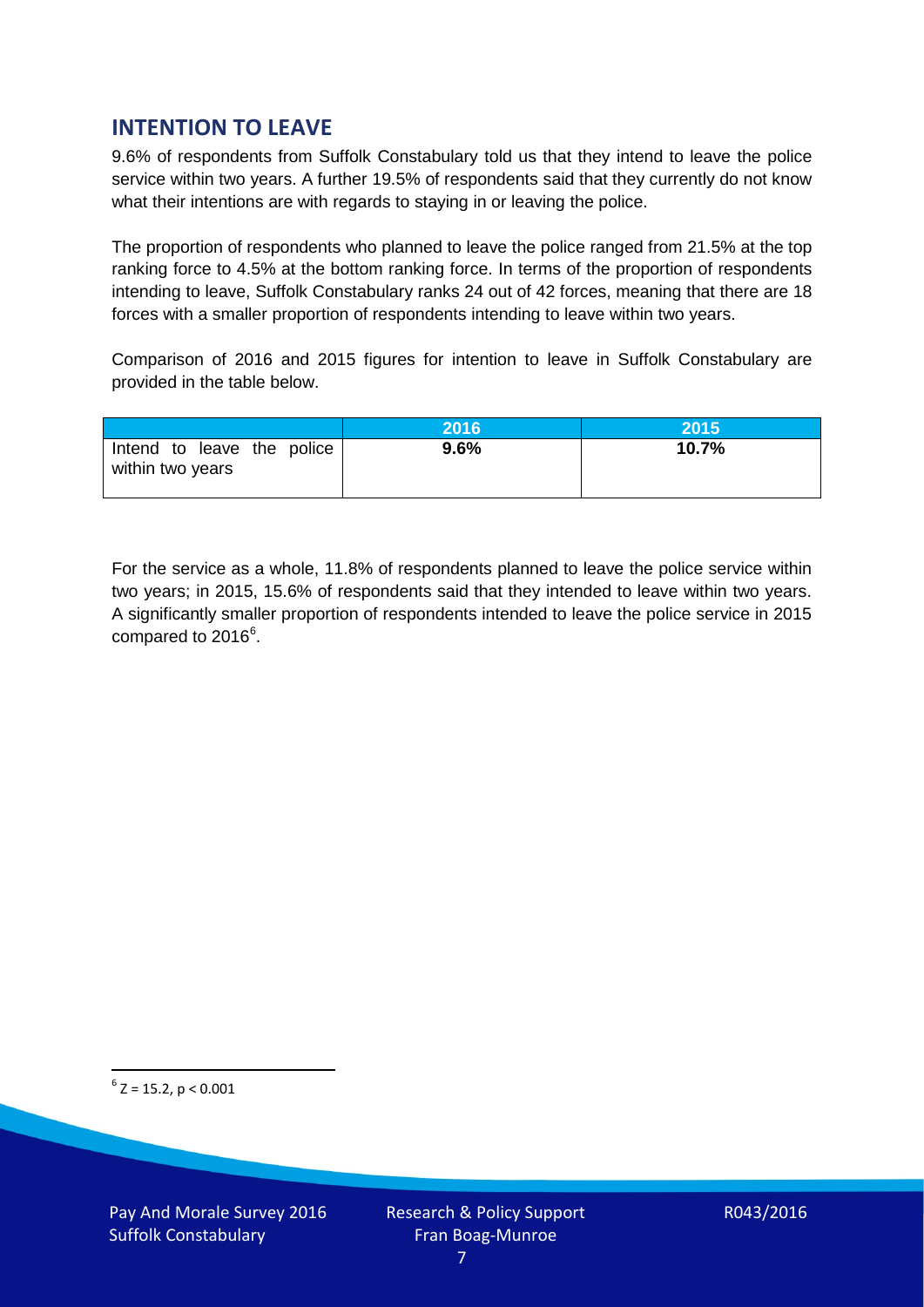*Proportion of respondents intending to leave the police within two years compared to national average in 2016*



## *REASONS FOR INTENDING TO LEAVE THE POLICE SERVICE*

Respondents who had said they intended to leave were asked to indicate the reasons behind this intention. The table below shows the proportion of respondents in Suffolk Constabulary who said that a particular factor has had a major effect on their intention to leave, compared to the national average.

Please be aware that respondents were able to choose more than one option therefore the figures provide below will not add up to 100%.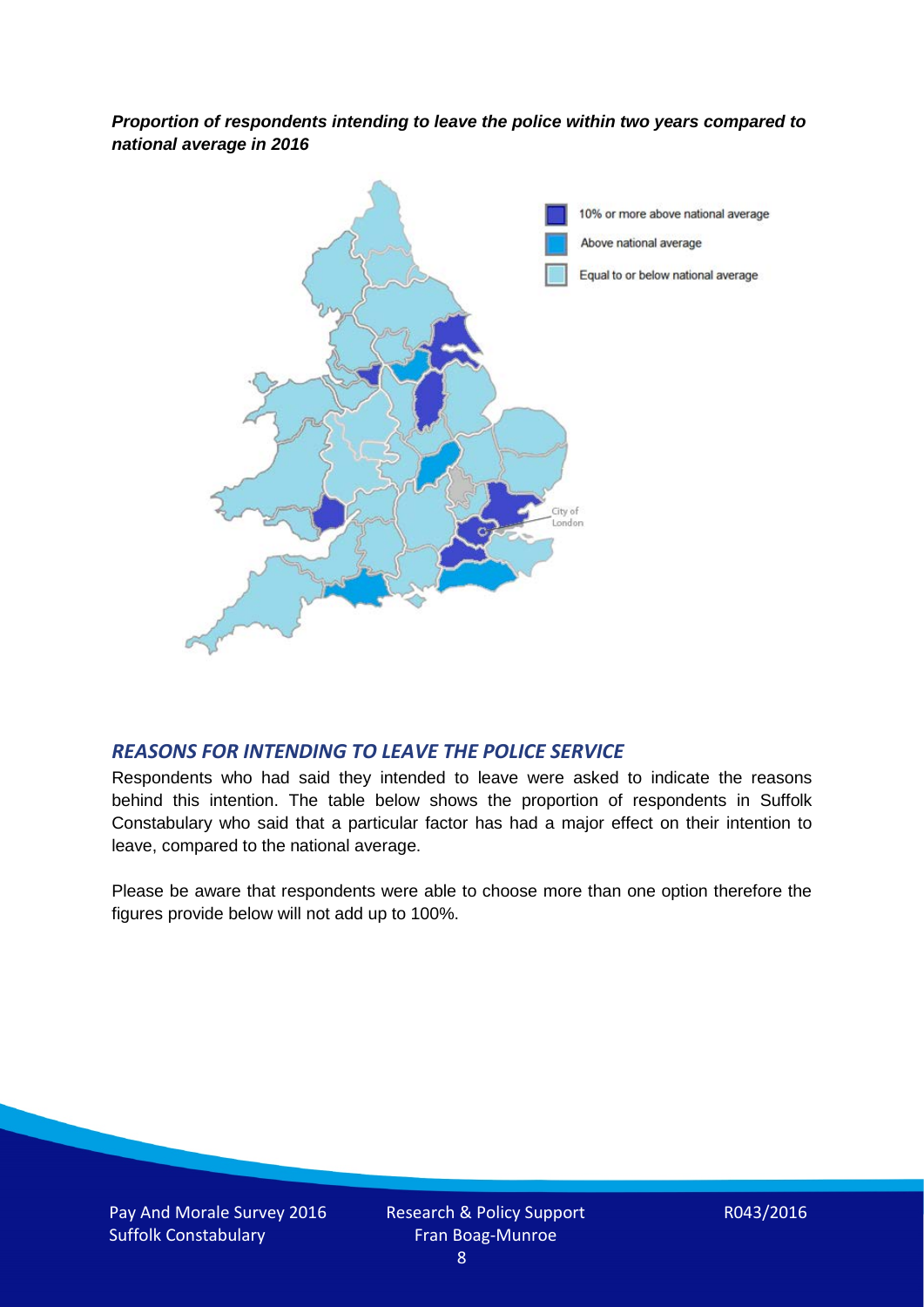| <b>Factor</b>                                          | <b>Major effect on intention to</b><br><b>leave (Suffolk</b><br><b>Constabulary)</b> | <b>Major effect on intention to</b><br><b>leave (England and Wales)</b> |
|--------------------------------------------------------|--------------------------------------------------------------------------------------|-------------------------------------------------------------------------|
| The impact of your job on<br>your family/personal life | 62.9%                                                                                | 57.2%                                                                   |
| Your morale                                            | 85.7%                                                                                | 81.7%                                                                   |
| Your opportunities for<br>development and promotion    | 20.6%                                                                                | 49.1%                                                                   |
| Your pay and benefits                                  | 60.0%                                                                                | 67.6%                                                                   |
| Better job opportunities<br>outside of the Police      | 54.3%                                                                                | 59.2%                                                                   |
| The impact of the job on your<br>health and wellbeing  | 82.9%                                                                                | 69.4%                                                                   |
| Dissatisfaction with your day-<br>to-day job role      | 48.6%                                                                                | 43.6%                                                                   |
| Your workload and<br>responsibilities                  | 48.6%                                                                                | 41.8%                                                                   |
| How the police was a whole<br>are treated              | 71.4%                                                                                | 77.6%                                                                   |
| Your treatment by senior<br>managers                   | 34.3%                                                                                | 43.7%                                                                   |

# **PAY AND BENEFITS**

72.5% of respondents from Suffolk Constabulary told us that they do not feel that they are paid fairly for the responsibilities they have within their job.

Across England and Wales, the proportion of respondents who feel that they are not paid fairly for their responsibilities ranges from 80.8% at the top ranking force to 63.0% at the bottom ranking force. Suffolk Constabulary ranks 24 out of 42 forces; there are 18 forces with a smaller proportion of respondents who say that they are not fairly paid for the responsibilities within their job.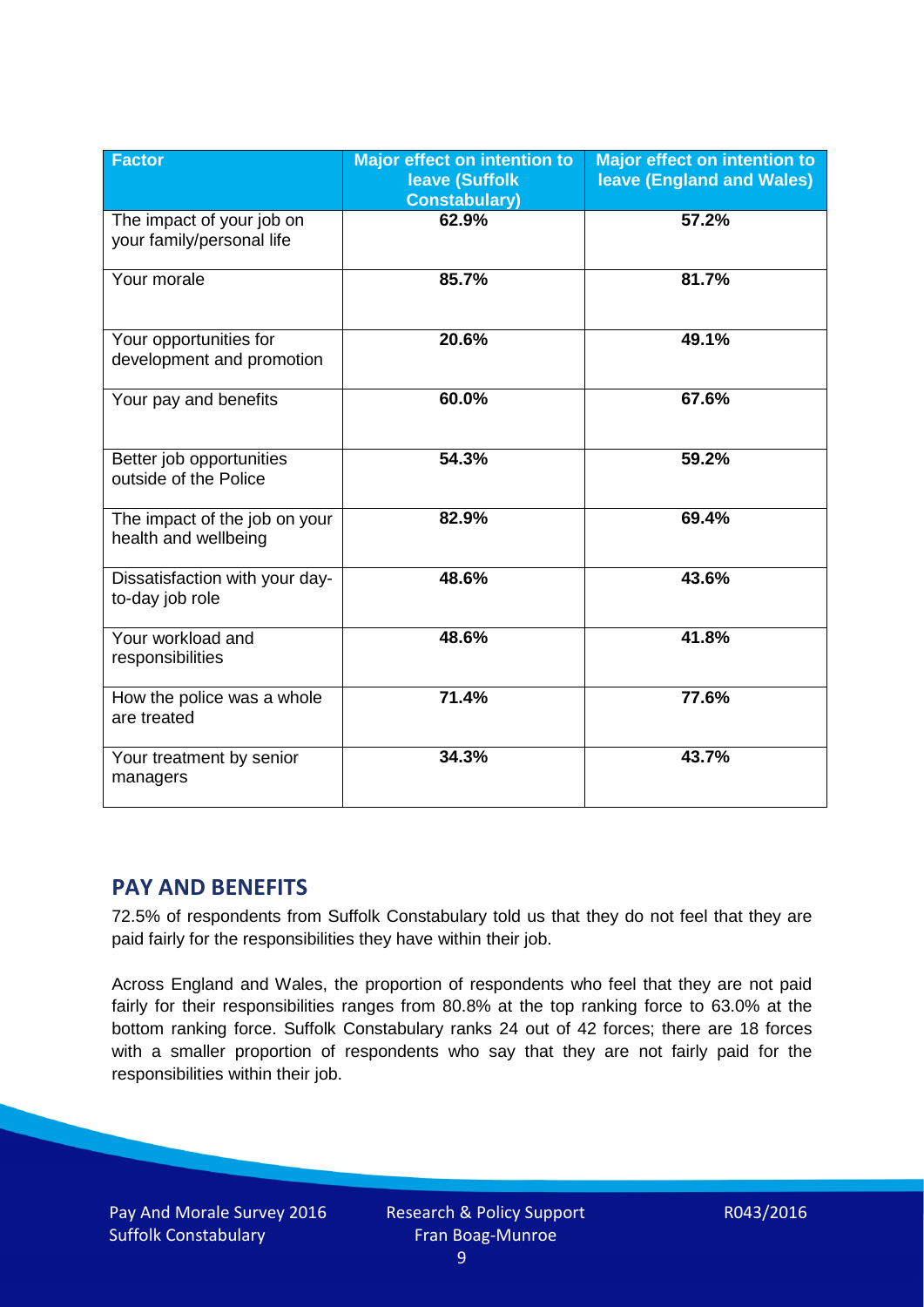62.7% of respondents from Suffolk Constabulary said that they are dissatisfied with their overall remuneration (including basic pay and allowances) and 68.5% said that they are dissatisfied with their pensions.

Nationally, The proportion of respondents who are dissatisfied with their overall remuneration ranges from 74.2% at the top ranking force to 50.9% at the bottom ranking force. In terms of respondents reporting dissatisfaction with their remuneration, Suffolk Constabulary ranks 26 out of 42 forces, meaning that there are 16 forces with a smaller proportion of respondents who are dissatisfied with their remuneration.

Pension dissatisfaction ranges from 71.5% at the top ranking force to 55.5% at the bottom ranking force. Suffolk Constabulary ranks 11 out of 42 forces for this indicator; therefore there are 31 forces with a smaller proportion of respondents who are dissatisfied with their pension.

|                                                                         | 2016  | 2015  |
|-------------------------------------------------------------------------|-------|-------|
| Do not feel fairly paid for the<br>responsibilities within their<br>job | 72.5% | 58.8% |
| Dissatisfied with total<br>remuneration                                 | 62.7% | 52.8% |
| Dissatisfied with pension                                               | 68.5% | 60.1% |

Nationally, 74.4% of respondents said that they were not paid fairly for the responsibilities they have within their job; this proportion was 70.3% in 2015. A significantly larger proportion of respondents said that they were not paid fairly for their responsibilities this year compared to last year<sup>[7](#page-9-0)</sup>.

The proportion of respondents across the police service as a whole who were dissatisfied with their remuneration was 66.7%; this compares to 62.7% in 2015. The difference between

<span id="page-9-0"></span> $7$  Z=12.5, p < 0.001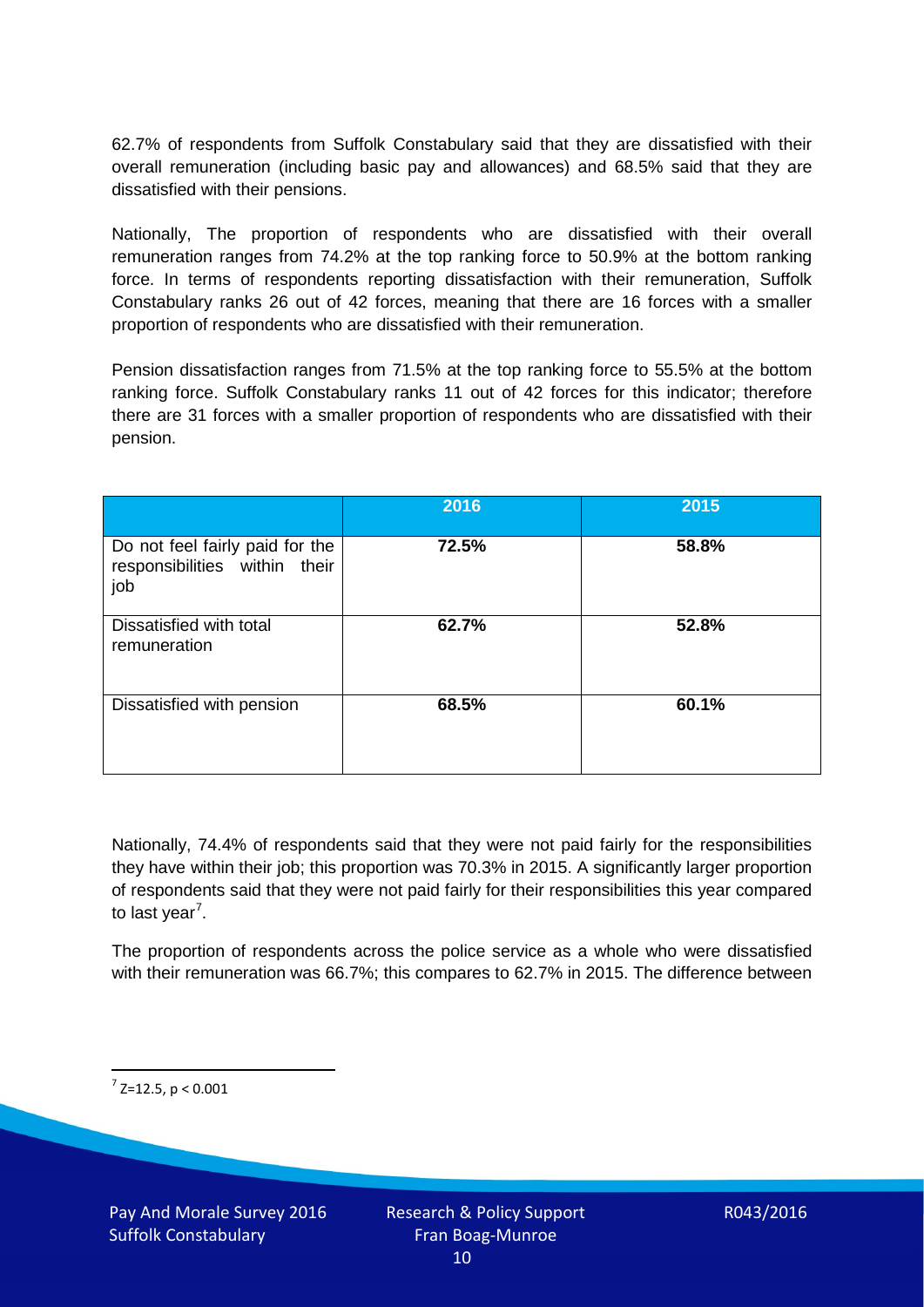the proportion of respondents who were dissatisfied with their overall remuneration in 2016 and 2015 was statistically significant<sup>[8](#page-10-0)</sup>.

Across England and Wales, the proportion of respondents who were dissatisfied with their pension in 2016 was 66.6%; this proportion was 68.9% in 2015. A significantly smaller proportion of respondents were dissatisfied with their pension this year compared to last year<sup>[9](#page-10-1)</sup>.

#### *Proportion of respondents who do not feel fairly paid for the responsibilities within their job compared to national average in 2016*



<span id="page-10-1"></span><span id="page-10-0"></span> $8$  Z = 11.4, p < 0.001  $9^{\circ}$  Z = 6.7 p < 0.001